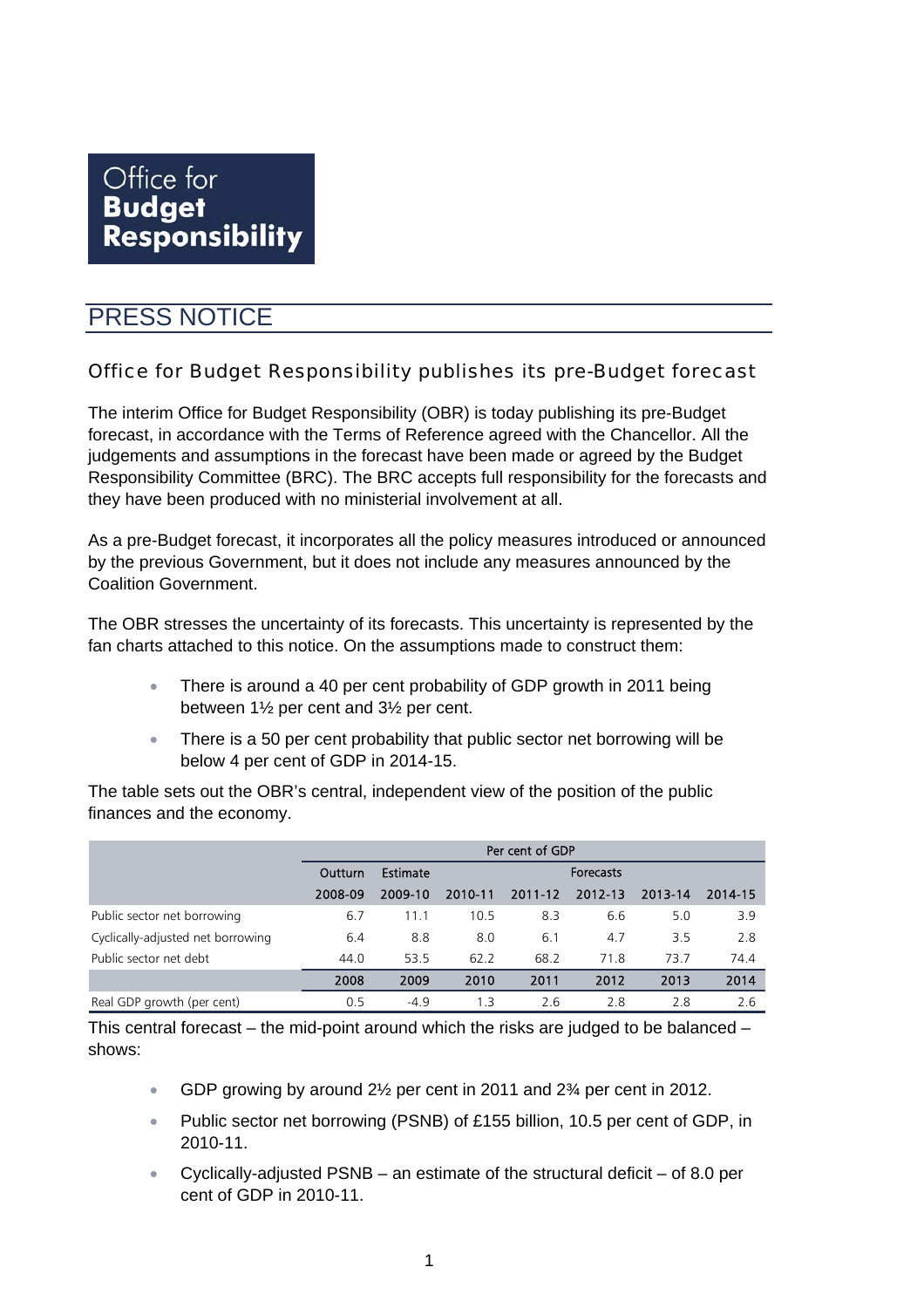- Cyclically-adjusted PSNB and the cyclically-adjusted current deficit fall in the years to 2014-15 as a result of measures to increase taxes and reductions in spending assumed in the March Budget. Cyclically-adjusted PSNB falls to 2.8 per cent of GDP in 2014-15.
- The public sector net debt to GDP ratio rises to about 75 per cent of GDP in 2014-15.

The nominal figures for the deficit and net borrowing are better in all years than in the March Budget. This is explained by:

- the strength in receipts seen since the Budget, some of which is expected to persist; and
- revised judgements designed to base the range of fiscal outcomes around a central view of prospects (replacing, in some cases, deliberately cautious assumptions).

The estimates of the output gap and the trend rate of growth have been revised downwards, following review of a wide range of indicators. This judgement more than offsets the favourable factors in the overall borrowing forecast, and cyclically-adjusted PSNB and the cyclically-adjusted current deficit are 0.3 per cent of GDP higher in 2014-15 than in the March Budget.

The report also includes the OBR's initial assessment of the extent and sustainability of the public sector balance sheet. It suggests that a great deal of piecemeal information is available for key public sector liabilities, including PFI, public service pensions and other future pressures, but that a more transparent and systematic analysis of these obligations and their implications for fiscal sustainability would help inform policy-making.

## Notes for Editors

- 1. The pre-Budget forecast document is available at: <http://budgetresponsibility.independent.gov.uk/>
- 2. The Terms of Reference for the OBR are available at: [http://budgetresponsibility.independent.gov.uk/d/terms\\_of\\_reference.pdf](http://budgetresponsibility.independent.gov.uk/d/terms_of_reference.pdf)

### **Main factors affecting the forecast**

- 3. The forecast reflects both updated data and the judgements of the OBR on key assumptions, which explain the difference between these forecasts and the March Budget. The main factors include:
	- **A lower level of potential output than in the March Budget**, based on contemporaneous data on the output gap and the OBR's judgement of the impact of the financial crisis on sustainable GDP growth. This judgement, and the OBR's view of the likely path of aggregate demand in the short run, explain the lower path for GDP growth, and other things equal increase forecasts for the deficit. It also implies that more of the existing budget deficit is structural, and will not be eliminated by above-trend economic growth.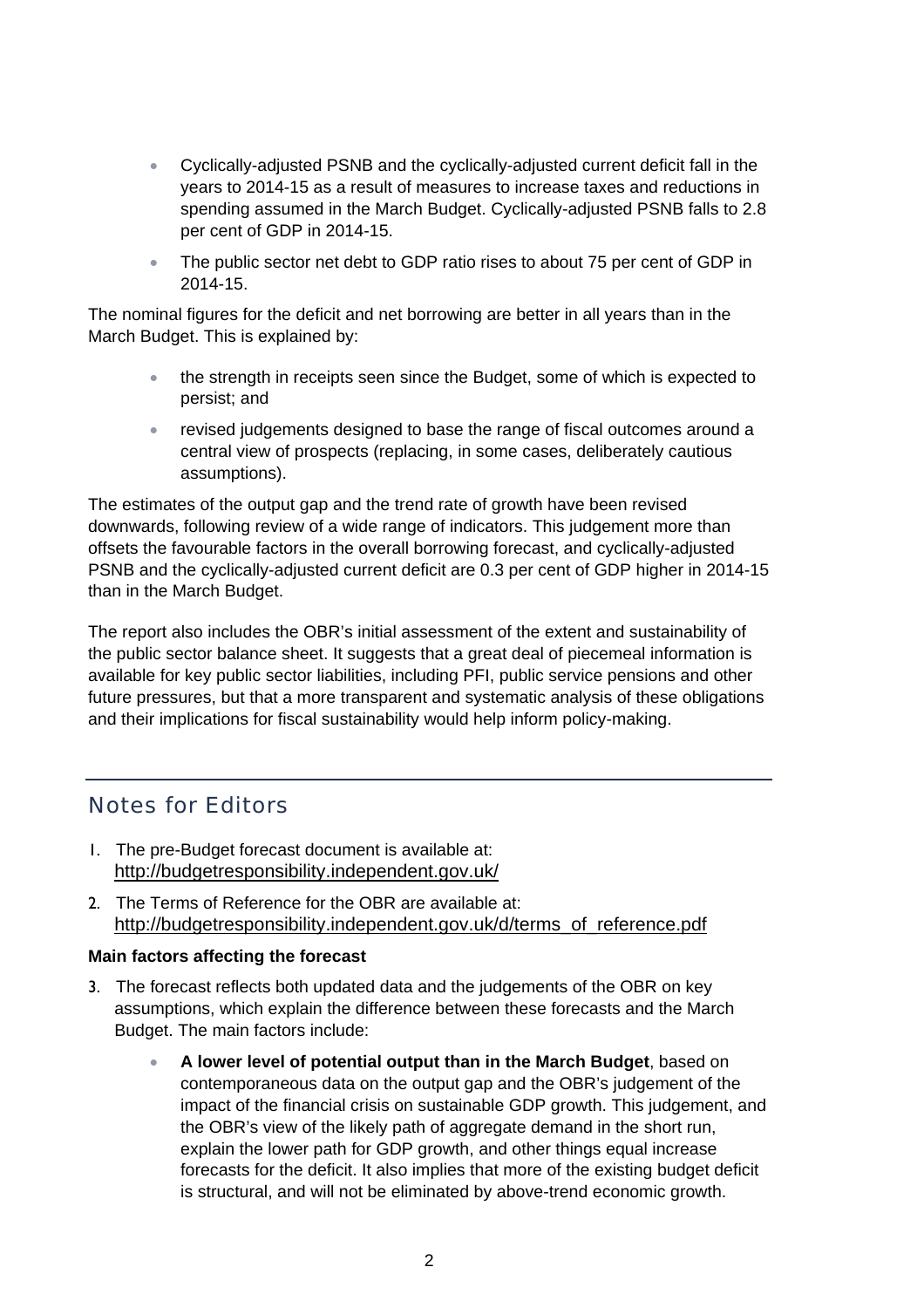- **The strength in receipts seen since the Budget**, where outturns were £7.8 billion better than the March Budget estimate for 2009-10. The OBR assumes that this is partly a temporary windfall which will be reversed in 2010-11. However the remainder could represent greater underlying strength in the receipts base than assumed at Budget, thereby raising expected receipts throughout the forecast.
- **Revised judgements designed to base the range of fiscal outcomes around a central view of prospects**. The previous Government used deliberately cautious assumptions for some key variables in the fiscal projections. The OBR has departed from that practice. This change in approach tends to reduce forecast borrowing relative to the March Budget.
- **The forecasts have used market expectations for short-term and longterm interest rates**. The OBR recognises that this produces a possible inconsistency. Current market rates reflect investors' expectations about the measures that may be introduced in the Budget and the possible response of the Monetary Policy Committee to such measures. It can therefore be said that market rates (to the extent that investors' expectations about the Budget are correct) are not appropriate for a pre-Budget forecast. In present conditions the likely result is that the OBR's pre-Budget economic forecasts are biased upwards.

#### **Fan charts**

- 4. The forecast for the economy and fiscal position takes the form of a probability distribution, illustrated in "fan charts". These probability distributions have been constructed around the median forecast. They use data from past forecasting errors made by the Treasury to illustrate the likely scale of uncertainty around that forecast.
- 5. In the fan chart of the economy forecast, the central (median) GDP growth forecast is shown in black. The range of risks surrounding the central projection is illustrated through probability bands; each band represents 10 per cent of the probability distribution. The distribution suggests that the probability of growth in 2010 being within one percentage point of the central forecast (i.e. between  $\frac{1}{4}$  per cent and 2 $\frac{1}{4}$ per cent) is 70 per cent. The probability of growth being within one percentage point of the central forecast in 2011 (i.e. between 1½ per cent and 3½ per cent) falls to below 40 per cent and to around 30 per cent in 2014.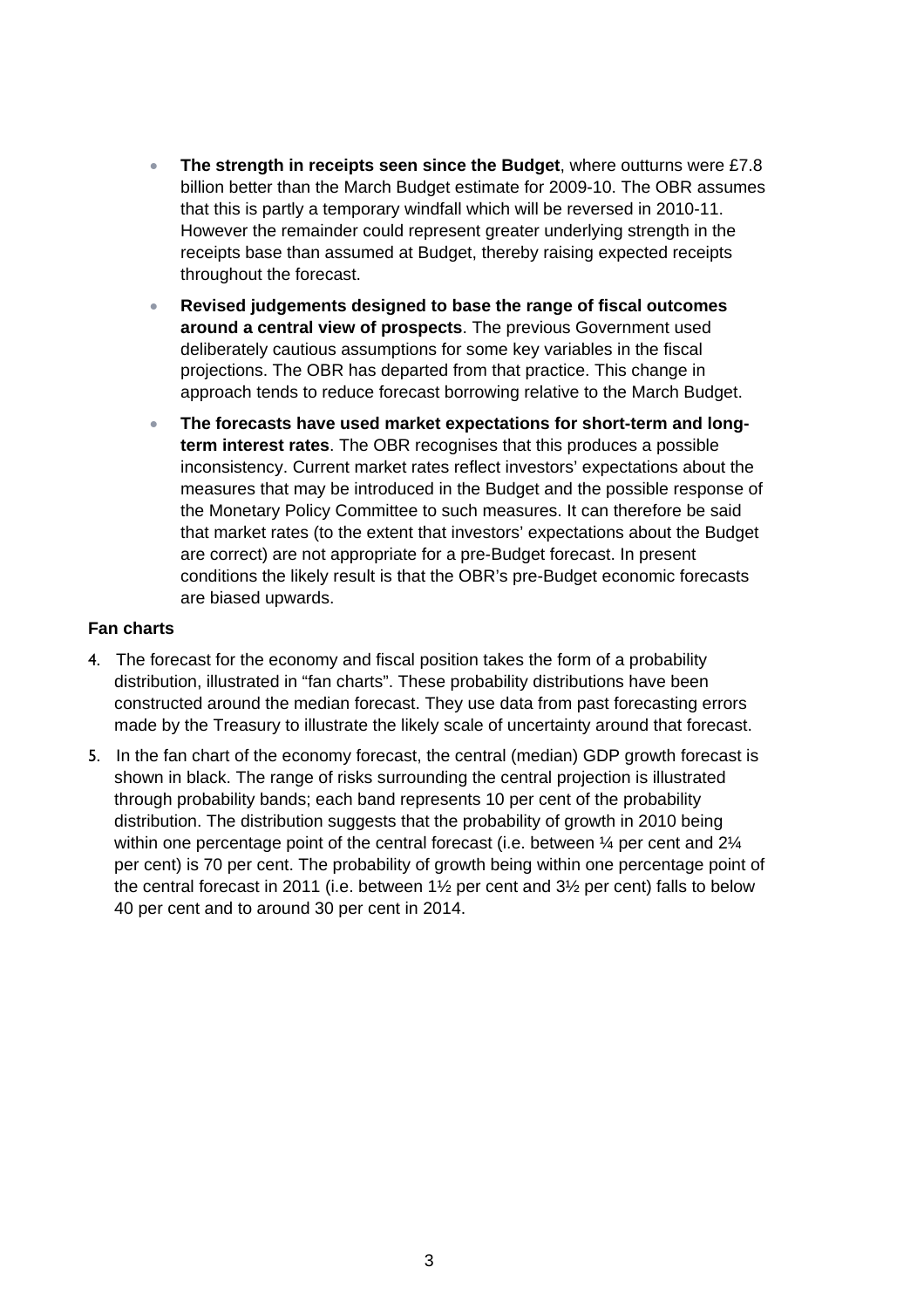*GDP growth fan chart* 



- 6. The fan chart for the fiscal position is centred on the OBR's central (median) view of prospects for the public finances, which is based on a detailed forecast of revenues and expenditure and the median forecast for the economy.The chart below shows the median forecast for PSNB – the solid black line – and the probability of outcomes deviating from that forecast, based on the distribution of past forecast errors. The successive pairs of lighter shaded areas represent 10 per cent probability bands, implying that there is an 80 per cent probability that the actual outturn will lie within the range captured by the lightest band shown in the chart.
- 7. The distribution shows that the probability of PSNB in 2010-11 being within one percentage point of the central forecast (i.e. between 9.5 per cent and 11.5 per cent) is around 50 per cent. The probability of PSNB being within one percentage point of the central forecast in 2011-12 (i.e. between 7.3 per cent and 9.3 per cent) falls to around 30 per cent and to around 20 per cent in 2014-15. The chart shows that there is also a 50 per cent probability of borrowing being 3.9 per cent of GDP or lower in 2014-15.



*Public sector net borrowing fan chart*